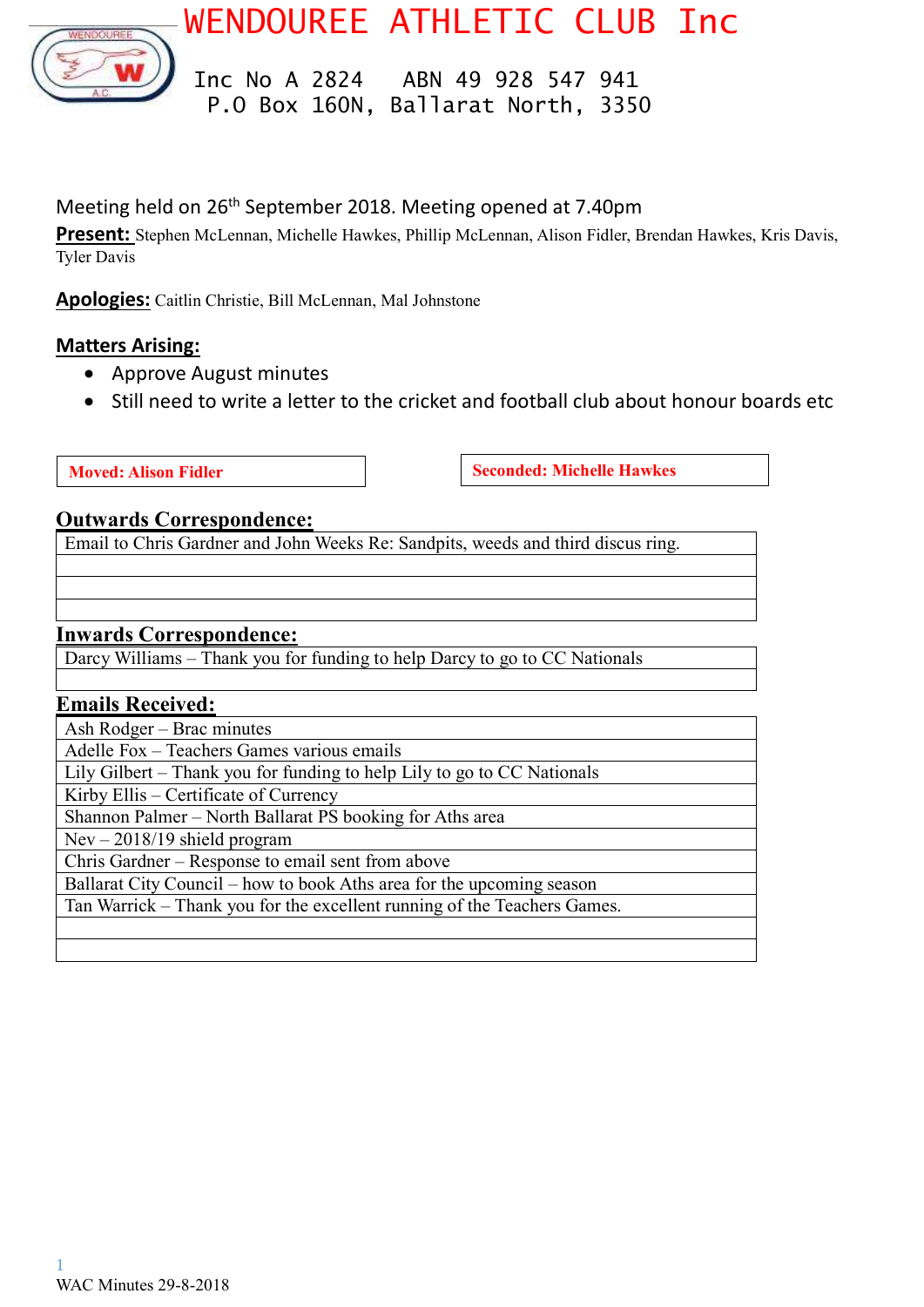## **Accounts For Payment:**

| <b>Name</b>          | <b>Item</b>              | <b>Amount</b> |  |
|----------------------|--------------------------|---------------|--|
| Kris Davis           | Office works photocoping | \$20.00       |  |
| <b>Trophy Shoppe</b> | CC Trophies              | \$1174.00     |  |
| CC prizes            | Chocolates               | \$30.00       |  |
|                      |                          |               |  |
|                      |                          |               |  |
|                      | <b>Total:</b>            | \$1224.00     |  |

**Moved:** Alison Fidler **Seconded: Brendan Hawkes** 

## **Treasurers Report:**

**Moved: Alison Fidler Seconded: Brendan Hawkes** 

# **Reports:**

## **Financial Report** - (Alison Fidler)

Term Deposit due in May 2019. Still have a couple of people that haven't yet paid their Cross Country \$20 fee to the club.

## **Social Report -** (Michelle Hawkes)

Our Cross-Country end of year presentation was held at the Sporting Globe which was a great night.

## **Fundraising Report -** (Steve McLennan)

The teacher's games were well ran and we had lots of comments on how organised we were. We raised \$1620.00.

## **Woady Yaloak Report -** (Peter Luke)

Nil

## **BRAC Report -** (Nev Down)

Brac meeting will held on the 1<sup>st</sup> October.

The CC Brac champion athlete awards were held on Sunday 9<sup>th</sup> September and the Wendouree winners were: Andrew Amor Open and Under 20, and Harry Sharp and Matt Catterson under 18 equal winners. And in the teams we won A,B,C mens grades and under 18 and 14 men.

# **AV Report-** (Steve McLennan)

Nil

## **Junior Report** – CC / T & F **–** (Michelle Hawkes)

We didn't have many kids this year, but our most consistent young man was Thomas Goodson, who won the u10 junior aggregate. Track & Field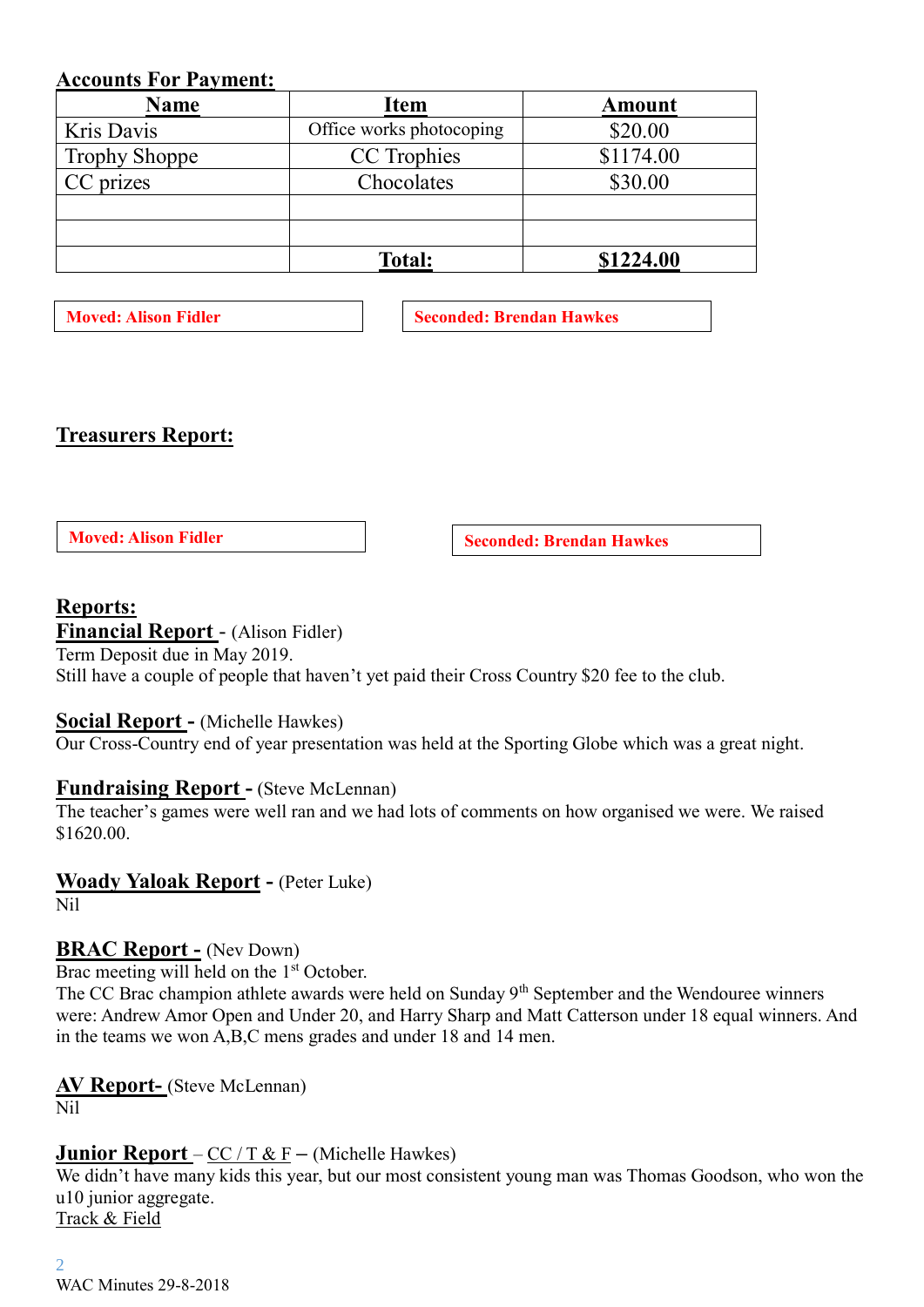Our Junior Track and Field seasons registration night is now not far away and will be on Friday October 5<sup>th</sup> from 5-6pm. We will then kick off the season on the October 12<sup>th</sup>.

## **Cross Co**u**ntry Report –** (Phil McLennan)

September 1<sup>st</sup> – St. Georges Lake – Dylan Ross – Junior championship results attached. September 2<sup>nd</sup> – AV Burnley – Andrew Amor 3<sup>rd</sup> in u20 men 5km. September  $8<sup>th</sup>$  – Fed Uni Cross Country relays – Div 1 men  $1<sup>st</sup>$ , 40+ men  $1<sup>st</sup>$ , U18 men  $1<sup>st</sup>$ . September  $15<sup>th</sup> - Tan Relays - women's 40+ 1<sup>st</sup> (Michelle & Angle), U18-3<sup>rd</sup> (Matt, James & Justin), U16-$ 3<sup>rd</sup> (Darcy). September  $22<sup>nd</sup>$  – Macaulay lap of the lake – Josh Hawkes.

2018 Cross Country Season Results: Robert Brooks Trophy – Andrew Amor Best Club Person – Alison Fidler Senior Aggregate –  $1<sup>st</sup>$  – Phil McLennan,  $2<sup>nd</sup>$  Kris Davis and  $3<sup>rd</sup>$  Justin Bleicher. Junior Overall Aggregate winner Justin Bleicher. Age Group winners: Under 20 – Andrew Amor Under 18 – Justin Bleicher Under 16 – Xavier Rennison Under 14 – Archie Caldow Under 12 – Una Laughton-Jones Under 10 – Thomas Goodson Need a review of the Cross-Country season (Aggregate especially). To be held next meeting.

**Moved:** Tyler Davis **Seconded:** Brendan Hawkes

## **General Business:**

| <b>Steve McLennan</b> | Need to start thinking about who we can appoint as club captains<br>for track season. |
|-----------------------|---------------------------------------------------------------------------------------|
| Michelle Hawkes       | N <sub>il</sub>                                                                       |
| Phil McLennan         | Nil for the moment.                                                                   |